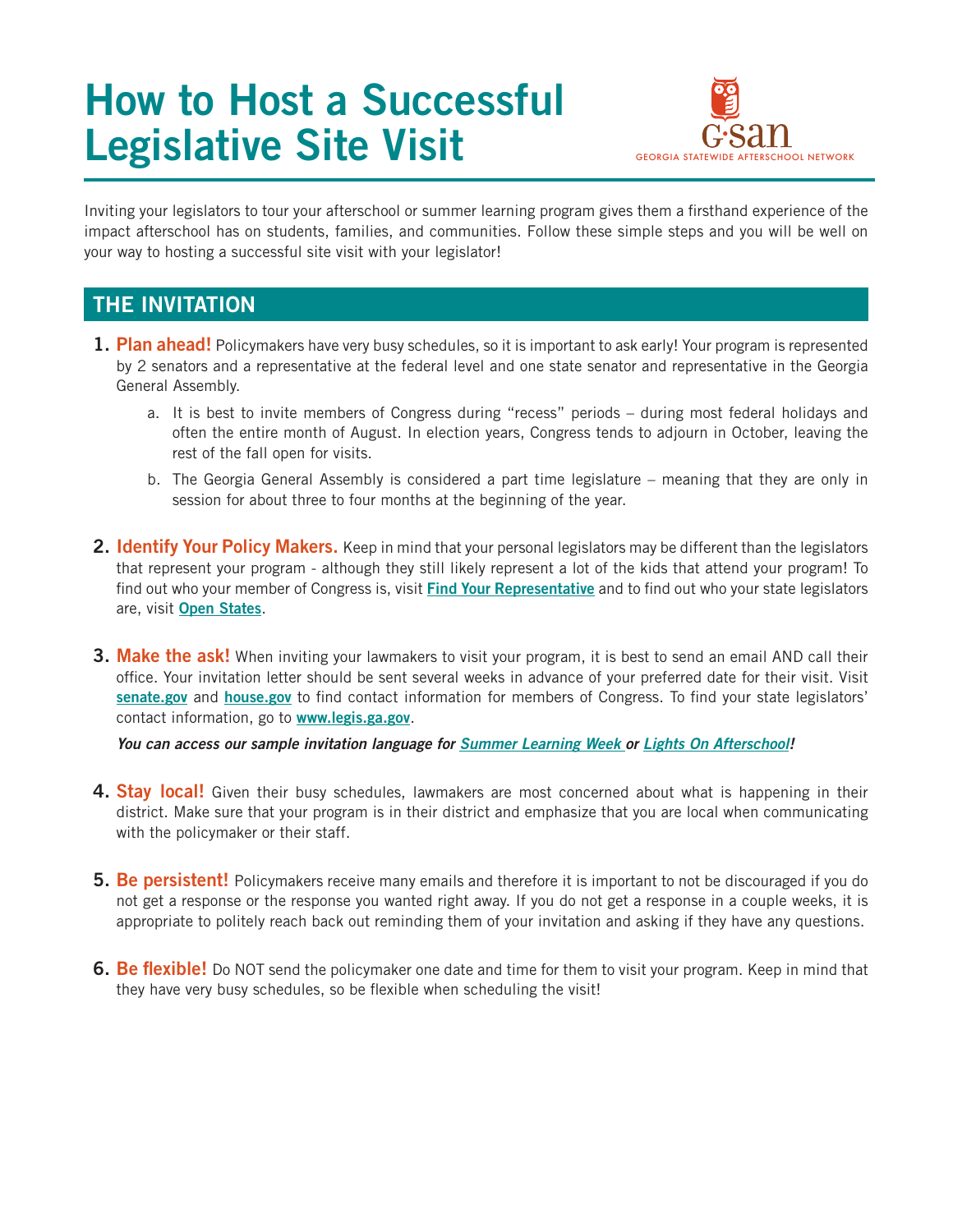### THE PREPARATION

- **1. Celebrate!** If you have scheduled a site visit with your member of Congress or state legislator, that is cause for celebration! Share the exciting news with your program's staff, parents, and partners.
- 2. Plan the visit. Be sure that you have a plan for the visit and discuss it with staff and senior leadership.

A few questions to ask yourself: 1. What is the objective of the event? 2. What do you want the policymaker to remember about your work? 3. What is your ask? 4. What is the message you want to relay and who will be the best messenger?

Here are a few ideas for activities:

- a. Give a tour of your program (consider having youth lead it)
- d. Host a student performance
- e. Showcase the variety of activities your program offers

b. Share a personal story c. Engage youth voice

f. Invite parents, partners, and funders

Touch base the day before. Check in with the policymaker and/or their staff the day before the visit to make sure you are all set to go. Offer to provide directions or confirm the address.

- **3. Gather materials.** Put together a packet of materials to hand the legislator that summarize the impact of your program and the broader landscape of afterschool in Georgia. GSAN's fact sheets are a great place to start! Be sure to have at least two packets in case they have someone with them.
- 4. Invite press. Draft a press release and send to local media a week before the visit. Follow-up two days before the event to politely ask if they received your press release and are planning to attend the visit.

*You can access our sample press release language for Summer Learning Week or Lights On Afterschool!*

#### THE VISIT

**1.** Be ready! Print out extra copies of the run of show and press release to have on hand.

*Get some expert advice: Top Ten Tips for Talking to Your Legislator*

- **2.** Take lots of pictures! Assign an adult or older teen to take pictures of the visit. Site visits are great photo opportunities for the legislator and can help promote afterschool to a larger audience! *You can access our sample photo release form as well.*
- **3. Get social!** Be active on social media before, during, and after the visit. Mention or tag the legislator in your posts and photos. Tag GSAN at @afterschoolga as well!

#### THE FOLLOW-UP

- **1. Send a thank you!** If a policymaker does visit your program, make sure to follow up and thank them and any of their staff who you interacted with for their time. Include electronic copies of any materials you gave the attendees and photos from the visit.
- 2. Let us know! If a policymaker is scheduled to visit your program, please email *info@afterschoolga.org* to let us know and share pictures with us. We would love to promote their visit and assist you with any questions or concerns you may have.

#### ADDITIONAL RESOURCES

Practical Guidance: What Nonprofits Need to Know About Lobbying in Georgia Levels of Government